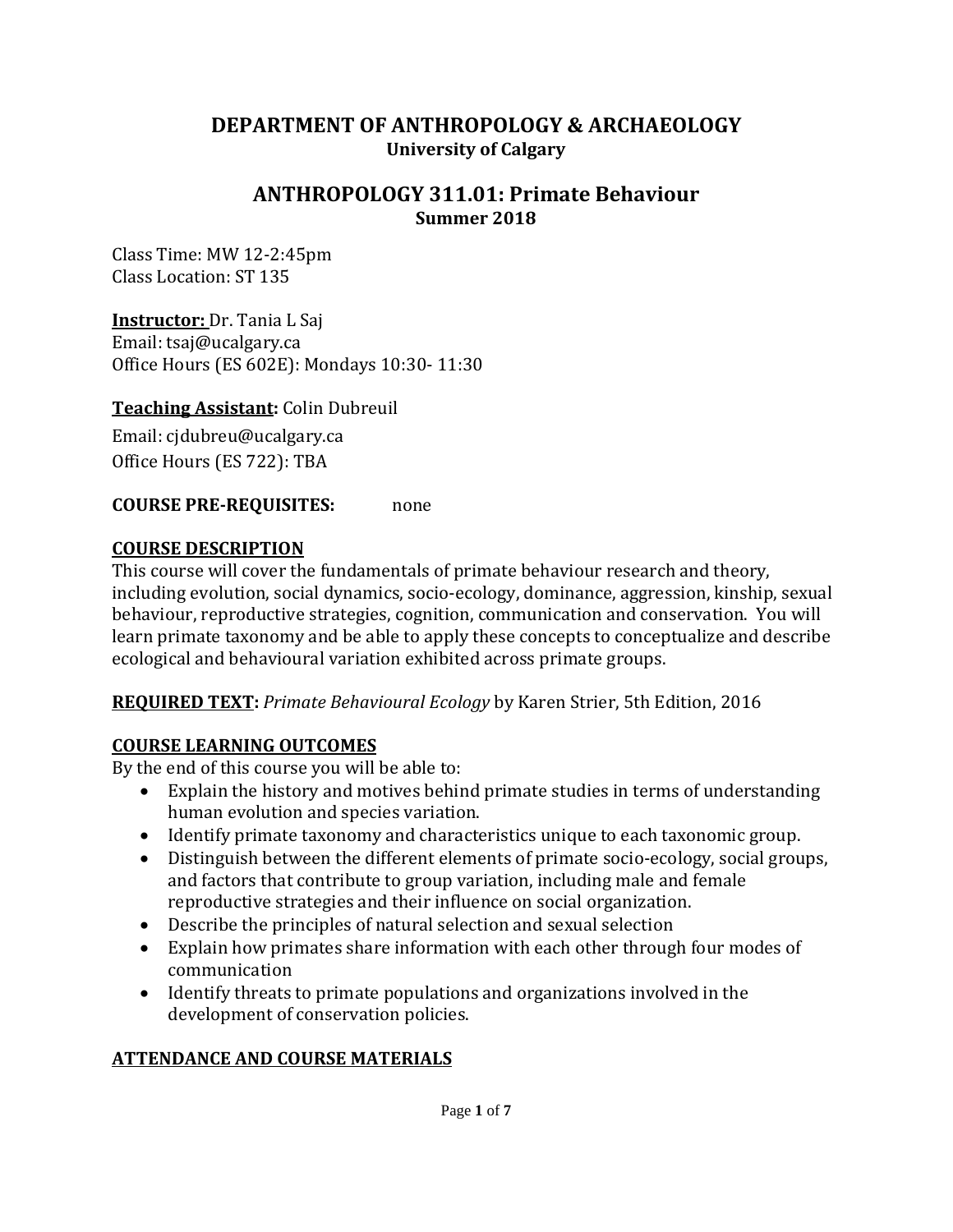Students will need to attend class to do well in this course. The textbook material is related and complementary to lecture material. However, lectures will not be tightly tied to the format of the textbook and both need to be mastered to do well on exams. Students should read the text and pay close attention to areas where it overlaps with the lectures. Please read the text to understand broad ideas, theories, definitions, and to learn which primate groups and species are associated with learned concepts. The text provides different examples than what is covered in class to supplement your learning and to help to clarify concepts.

**Lecture notes:** will be posted as 1- and 3-slide PDF handouts on D2L [\(https://d2l.ucalgary.ca\)](https://d2l.ucalgary.ca/) and can be printed before class to assist in note-taking. Some pictures and whole PPT files will not be posted due to copyright of figures and photographs.

#### **COURSE REQUIREMENTS**

**Mid-Term Exam (50%): Monday, July 23nd** - This test will be multiple choice format (which may include true or false questions).

**Final Exam (50%): Registrar scheduled between August 17 – 20th** - This test will be multiple choice format (which may include true or false questions) and short answer. The final exam is **not** cumulative.

**Please note: ALL** lecture materials will be covered on exams; this includes videos, lectures, discussions, and guest lectures. Lectures do not exactly follow the text chapters so please read actively and carefully!

### **GRADE BREAKDOWN**

| A+ 100-94.9%  | $B+ 84.8-79.9\%$ $C+ 70.8-66.9\%$ |                     | D+ 58.8-54.9%         |
|---------------|-----------------------------------|---------------------|-----------------------|
| A 94.8-89.9%  | B 79.8-74.9%                      | $C = 66.8 - 62.9\%$ | D 54.8-49.9%          |
| A- 89.8-84.9% | B- 74.8-70.9%                     | $C-62.8-58.9\%$     | $F = 49.8\%$ and less |

# **FORMAL ACADEMIC ACCOMMODATIONS**

It is the student's responsibility to request academic accommodations. If you are a student with a documented disability who may require academic accommodations and have not registered with the Student Accessibility Services (SAS), please contact them at 403-220 8237 or [access@ucalgary.ca.](mailto:access@ucalgary.ca) Students who have not registered with SAS are not eligible for formal academic accommodations. You are also required to discuss your need with your instructor **no more than 14 days** after the start of the course.

### **ADDITIONAL ACCOMMODATIONS**

**Missed Exams** – Missed tests automatically receive a score of zero. In the event of an emergency or illness, for the Mid-Term, you **MUST** notify the instructor or the Anthropology main office (403-220-6516) **BEFORE** the exam, and documentation (e.g., a doctor's note) may be requested before or at the time of the scheduled make-up test. The make-up test, which may not be offered in all cases, will be scheduled no later than 1 week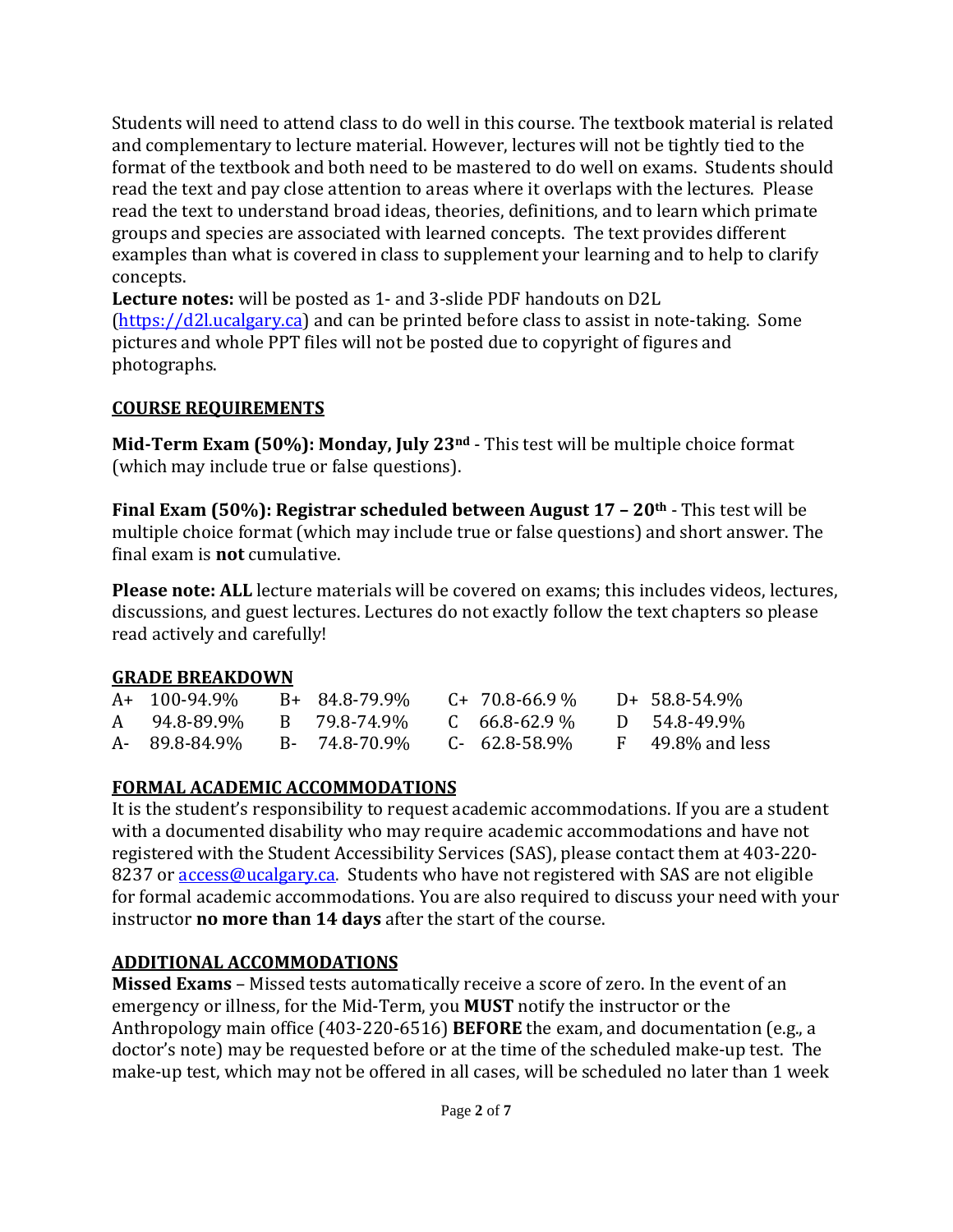after the exam and may be in a different format (e.g., essay, oral). In the case of missing the Final Exam, you must schedule a make-up through the Registrar's Office.

**Exam viewing** – Exam marks will be posted on D2L but exams will not be handed back. Students will be allowed to view both their own exam and the answer key during scheduled office hours, or by appointment with the TA. After reviewing the key and your notes, if you feel that you were marked unfairly or that marks were missed on your exam, you can address the concern with the instructor. You may be asked to prepare a short statement explaining the concern. The entire question will then be re-graded and marks adjusted (up or down, as is warranted) at the instructor's discretion.

*No accommodation will be made for poor performance on exams*. For instance, additional items cannot be submitted in lieu of exams and grades will not be curved. Please be sure that you are well-prepared for exams so that you perform well when you have the opportunity!

### **CLASSROOM NORMS**

- We will normally take a 10-15 minute break during class, depending on lecture content.
- Check D2L regularly for announcements and updates.
- **Attendance and punctuality**

It is in your own best interest to attend all classes. Please arrive on time so not to disrupt other students. If you arrive late, please sit at the back or along an aisle. If you need to leave early, please notify the instructor before class and sit in a location where you will not disturb other students when you leave.

• **Use of technology: laptops and cell phones** 

The most important thing with regard to electronics is to be respectful and supportive to other students. Please turn off your cell phones and any other electronic devices. You may use a laptop to take notes, but please sit at the back or along the sides so as to not disturb other students. Please only use your laptops to take notes. If there are problems with the misuse of technology during the term, we reserve the right to change this policy and disallow the use of laptops.

• **Questions and participation**

Engaging with your instructors is an important part of university and can be challenging in a large class. Please try your best to actively participate in class and remember – if you are wondering about something, there is a very good chance other students are as well. If at any time during the course you do not understand the material, we encourage you to ask the instructor or the TA: a) during class (please raise your hand), b) during lecture breaks, c) before or after class, d) via email (allow 2 business days, 48 hrs response time), or e) during office hours. We would like to help you succeed!

# • **Exam attendance and conduct**

Use the washroom beforehand. Arrive on time. Bring a pencil, pen, eraser and your student ID. Turn off and put away all electronic devices upon arrival. Turn all hats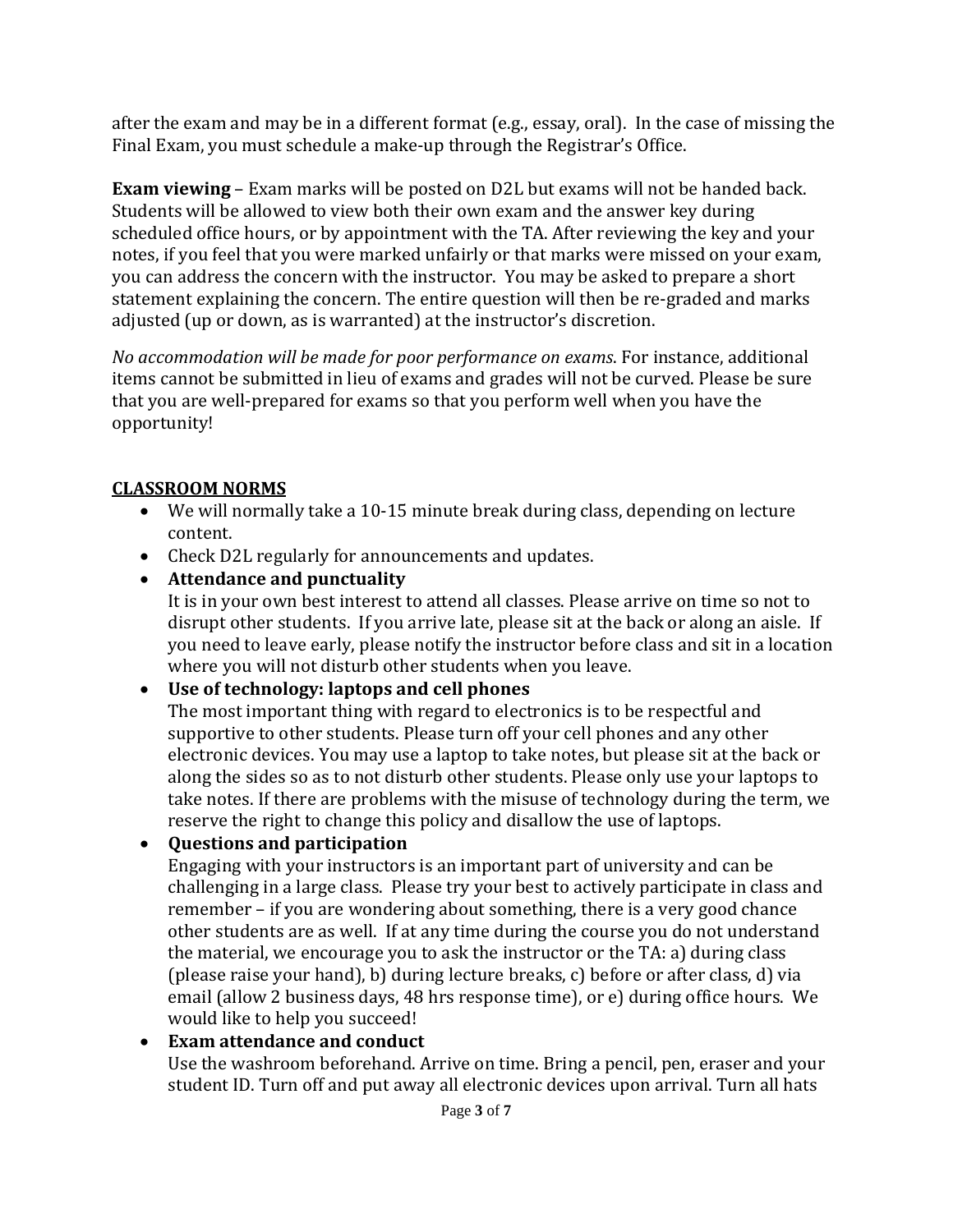backwards and remove earphones. You are allowed to have writing utensils, your student ID, tissue and a drink on the table – everything else must be stowed out of sight.

# **COMMUNICATION ETIQUETTE (e.g., email)**

- Please use your university account.
- Use a clear subject line that includes the course name/section and the topic of the email such as "ANTH 311: Question about my schedule"
- Please be respectful (i.e., not too casual) when addressing either instructor or the TA.
- Include your full name and student ID in the signature of your email.
- Allow 48 hours for a response, excluding weekends and holidays.

# **PLAGIARISM AND CHEATING**

Plagiarism: "to steal and pass off the ideas or words of another as one's own" (Webster's). Plagiarism will not be tolerated and will automatically result in a failing grade for the submission. Any student caught plagiarizing will also be subject to additional University sanctions. Students are expected to be familiar with the Department of Anthropology and Archaeology's policy on intellectual honesty

# **ACADEMIC ACCOMMODATIONS**

# <http://www.ucalgary.ca/access/accommodations/policy>

Students needing an Accommodation because of a Disability or medical condition should communicate this need to Student Accessibility Services in accordance with the Procedure for Accommodations for Students with Disabilities

Students needing an Accommodation based on a Protected Ground other than Disability, should communicate this need, preferably in writing, to the instructor of this course.

# **ACADEMIC INTEGRITY**

Academic integrity is essential to the pursuit of learning and scholarship in a university, and to ensuring that a degree from the University of Calgary is a strong signal of each student's individual academic achievements. As a result, the University treats cases of cheating and plagiarism very seriously. Non-academic integrity also constitutes an important component of this program.

For detailed information on what constitutes academic and non-academic misconduct, please refer to the following link: [http://www.ucalgary.ca/pubs/calendar/current/k-2-](http://www.ucalgary.ca/pubs/calendar/current/k-2-1.html) [1.html](http://www.ucalgary.ca/pubs/calendar/current/k-2-1.html)

All suspected cases of academic and non-academic misconduct will be investigated following procedures outlined in the University Calendar. If you have questions or concerns about what constitutes appropriate academic behavior or appropriate research and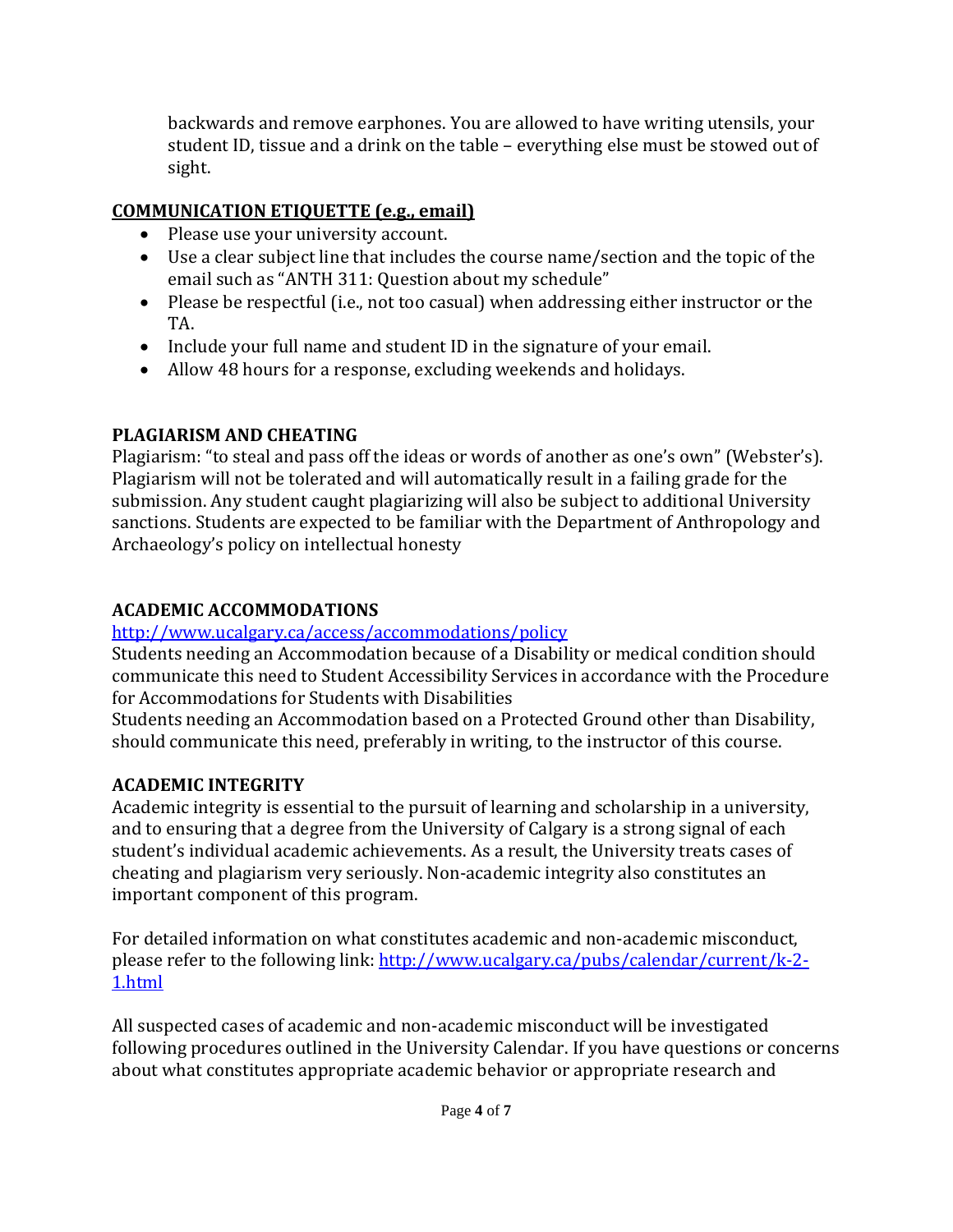citation methods, you are expected to seek out additional information on academic integrity from your instructor or from other institutional resources.

Where there is a criminal act involved in plagiarism, cheating or other academic misconduct, e.g., theft (taking another student's paper from their possession, or from the possession of a faculty member without permission), breaking and entering (forcibly entering an office to gain access to papers, grades or records), forgery, personation and conspiracy (impersonating another student by agreement and writing their paper) and other such offences under the Criminal Code of Canada, the University may take legal advice on the appropriate response and, where appropriate, refer the matter to the police, in addition to or in substitution for any action taken under these regulations by the University

# **TEACHING EVALUATIONS / USRI's (Universal Student Ratings of Instruction)**

At the University of Calgary, feedback provided by students through the Universal Student Ratings of Instruction (USRI) survey provides valuable information to help with evaluating instruction, enhancing learning and teaching, and selecting courses. **Your responses make a difference, please participate!** Website: http://www.ucalgary.ca/usri/

# **Writing Across the Curriculum**

Writing skills are not exclusive to English courses and, in fact, should cross all disciplines. The University supports the belief that throughout their University careers, students should be taught how to write well so that when they graduate their writing abilities will be far above the minimal standards required at entrance. Consistent with this belief, students are expected to do a substantial amount of writing in their University courses and, where appropriate, members of faculty can and should use writing and the grading thereof as a factor in the evaluation of student work. The services provided by the Writing Support, part of the Student Success Centre, can be utilized by all undergraduate and graduate students who feel they require further assistance

**Emergency Evacuation Assembly Points**: In the event of an emergency that requires evacuation, please refer to the following link to become familiar with the assembly points for the class:<http://www.ucalgary.ca/emergencyplan/assemblypoints>

### **Freedom of Information and Protection of Privacy Act: Freedom of Information and Protection of Privacy Act**

The University of Calgary is committed to protecting the privacy of individuals who work and study at the University or who otherwise interact with the University in accordance with the standards set out in the Freedom of Information and Protection of Privacy Act. Please refer to the following link for detailed information:

<http://www.ucalgary.ca/legalservices/foip>

The Department of Anthropology and Archaeology's FOIP (Freedom of Information and Privacy) policy requires all reports/examinations to be returned to students during class time or the instructor's office hours. Any term work not picked up will be placed in the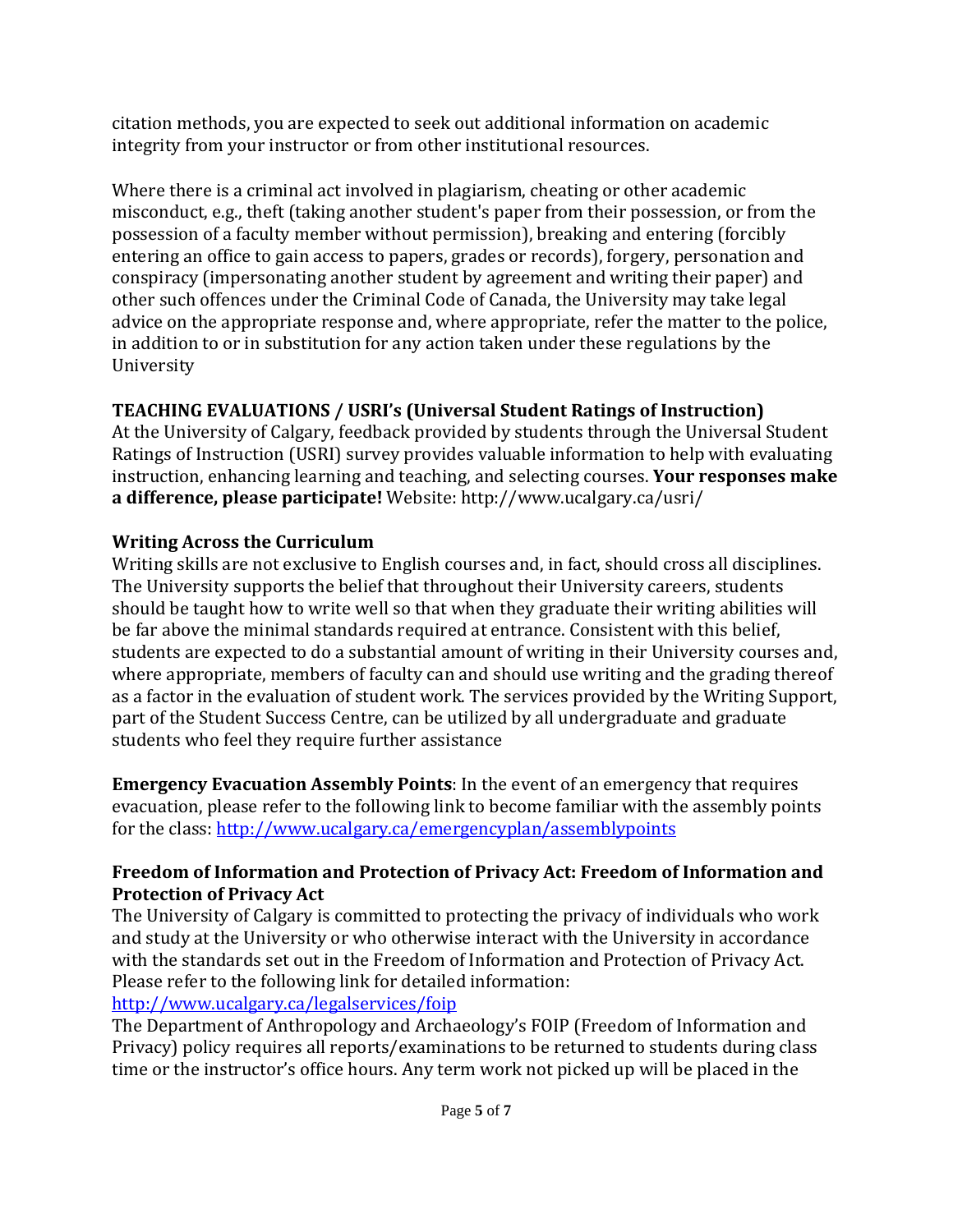Anthropology and Archaeology Office (ES620) for distribution. Any student not wishing to have their work placed in the office must make alternative arrangements with the course instructor early in the term.

**Safewalk Information:** Campus Security, in partnership with the Students' Union, provides the Safewalk service, 24 hours a day to any location on Campus including the LRT, parking lots, bus zones and University residences. Contact Campus Security at (403) 220- 5333 or use a help phone, and Safewalkers or a Campus Security Officer will accompany you to your campus destination.

# **Faculty of Arts Program Advising and Student Information Resources:** Have a

question, but not sure where to start? Arts Students' Centre

The Faculty of Arts Students' Centre is the overall headquarters for undergraduate programs in the Faculty of Arts. The key objective of this office is to connect students with whatever academic assistance that they require.

In addition to housing the Associate Dean, Undergraduate Programs and Student Affairs and the Associate Dean for Teaching and Learning, the Arts Students' Centre is the specific home to:

- program advising
- the Faculty's Co-operative Education Program
- the Arts and Science Honours Academy
- the Faculty's Interdisciplinary Programs
- a Student Help Desk

Location: Social Sciences Room 102 Phone: 403.220.3580 Email: [ascarts@ucalgary.ca](http://ucalgary.ca/pubs/calendar/current/ascarts@ucalgary.ca) Website[: arts.ucalgary.ca/undergraduate/](http://arts.ucalgary.ca/undergraduate/) **EMERGENCY EVACUATION**

In the event that the classroom should need to be evacuated due to an emergency situation please note that the primary assembly point shall be at the Education Block Food Court, and the Scurfield Hall Atrium shall be used as a secondary assembly point.

# **ADDITIONAL RESOURCES FOR STUDENTS ENROLLED AT THE U OF C**

We would like to highlight the contact information for the U of C campus Safewalk program, as well as the contact information for Campus Security.

# **Safewalk**

Phone: 403.220.4750 Email: [safewalk@ucalgary.ca](mailto:safewalk@ucalgary.ca) Website[: http://www.ucalgary.ca/security/safewalk](http://www.ucalgary.ca/security/safewalk) Available 24 hours a day/7 days a week/365 days per year